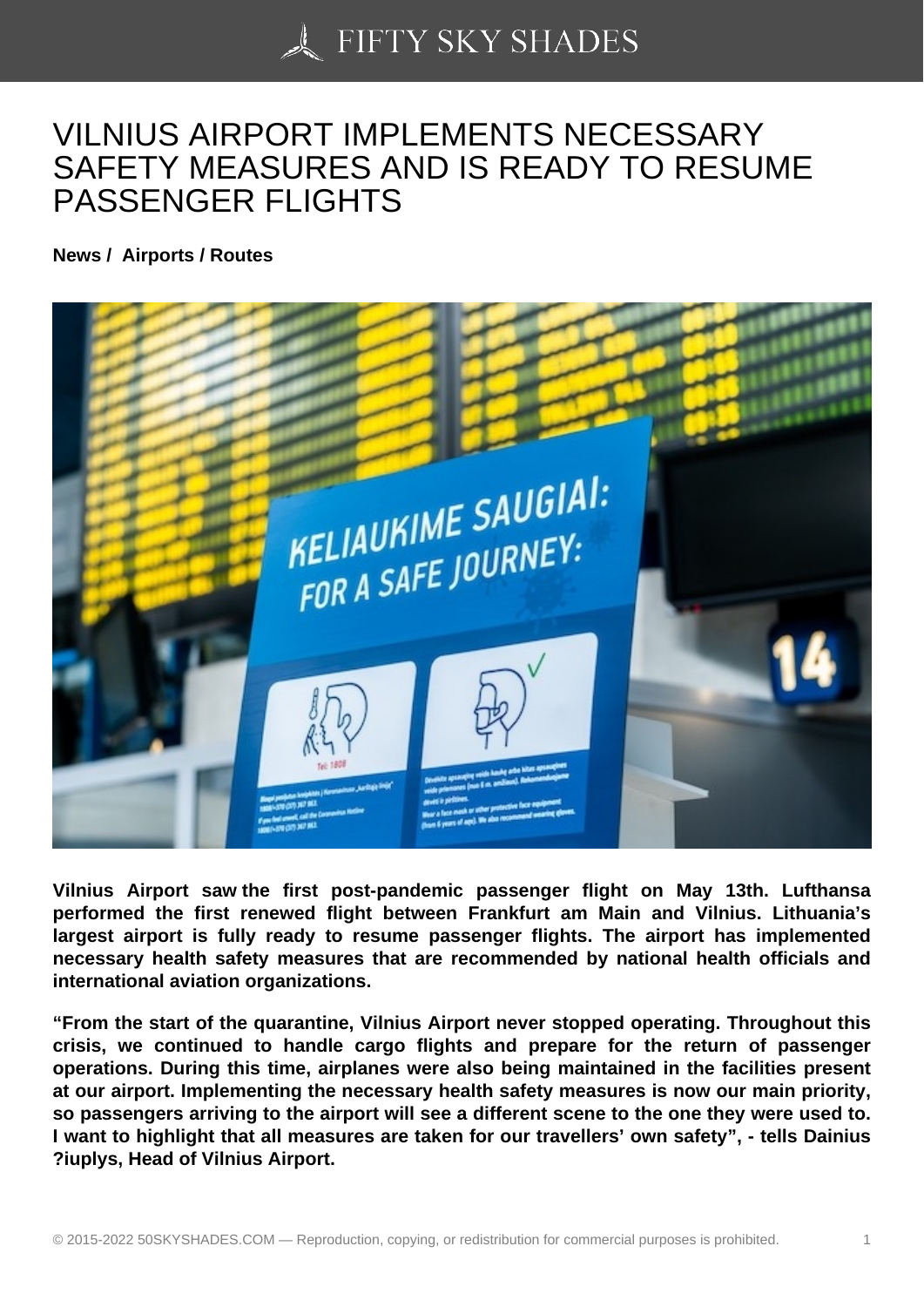

According to Mr. ?iuplys, the number of returning routes and passengers will all depend on various factors that are all linked to international restrictions set in place by multiple countries. Nevertheless, the first returning passenger flights show the first signs of aviation's revival process.

## Health safety measures

The main health safety measures at all Lithuanian Airports - in Vilnius, Kaunas and Palanga - will be related to passengers maintaining social distancing, managing passenger flows and reducing the probability of human contact. Passengers are reminded that adhering to these measures is also a matter of their own responsibility.

Only passengers who have successfully passed a thermal inspection will be allowed to enter the terminal building. All passengers will be required to present a valid flight ticket, and wearing personal protective equipment (PPE) will be mandatory at all times. There will also be a possibility to purchase PPE at the airport.

Hand disinfection stations are placed in commonly used areas, whereas all surfaces are regularly cleaned and disinfected. Information on the recommended safety measures are both voiced though the airport's audio system and shown on information screens. For now, a limited number of registration desks will be used which will be additionally secured using glass walls. All passengers waiting in line to register for a flight will be required to maintain a safe distance from each other.

Protective glass walls are also be erected in the aviation security screening checkpoint. There, hand disinfectants will be available for passengers, and all surfaces will be regularly cleaned and disinfected. Baggage trolleys and all other equipment used by passengers will be regularly cleaned and disinfected. Boxes used in aviation security screening will be disinfected after each use.

The number of seating places will be limited in the terminal building in order to maintain social